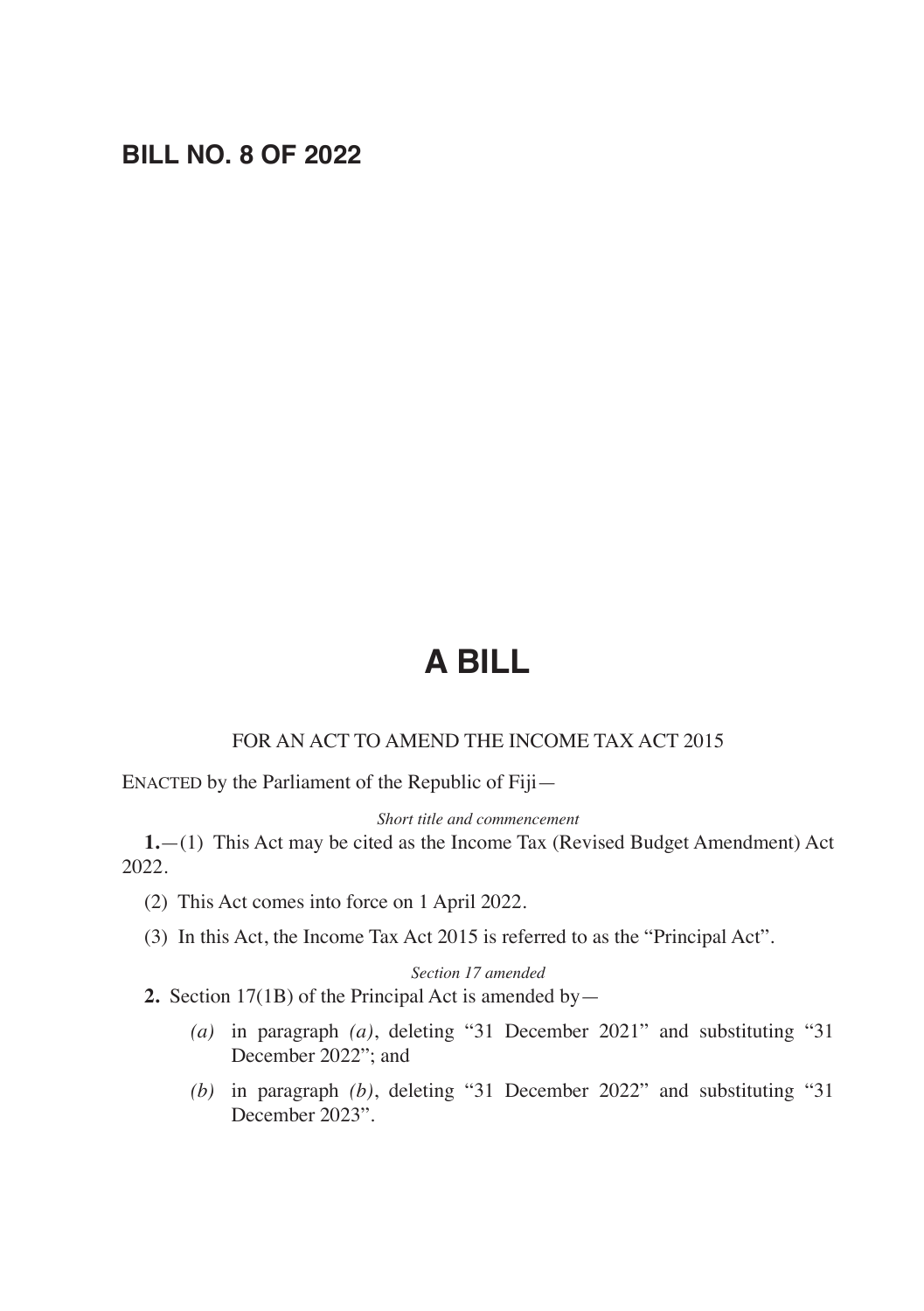#### *Section 85 amended*

**3.** Section 85 of the Principal Act is amended after subsection (14) by inserting the following new subsections—

"(15) Subsection  $(8)$  does not apply to a State-controlled entity that is in the business of generating, distributing and retailing electricity.

(16) For the purposes of subsection (15), the meaning of State control is given in section 11 of the Public Enterprises Act 2019.".